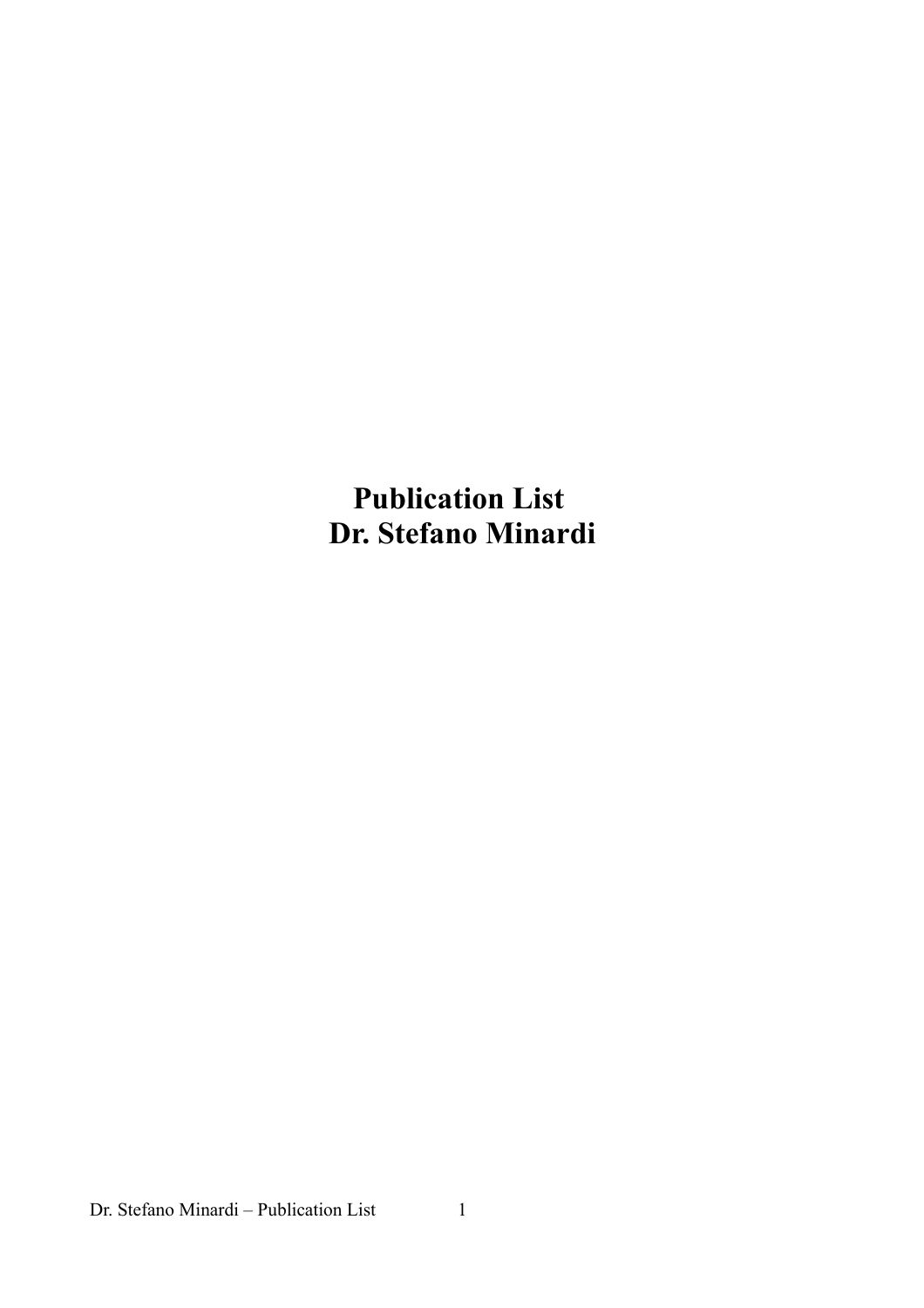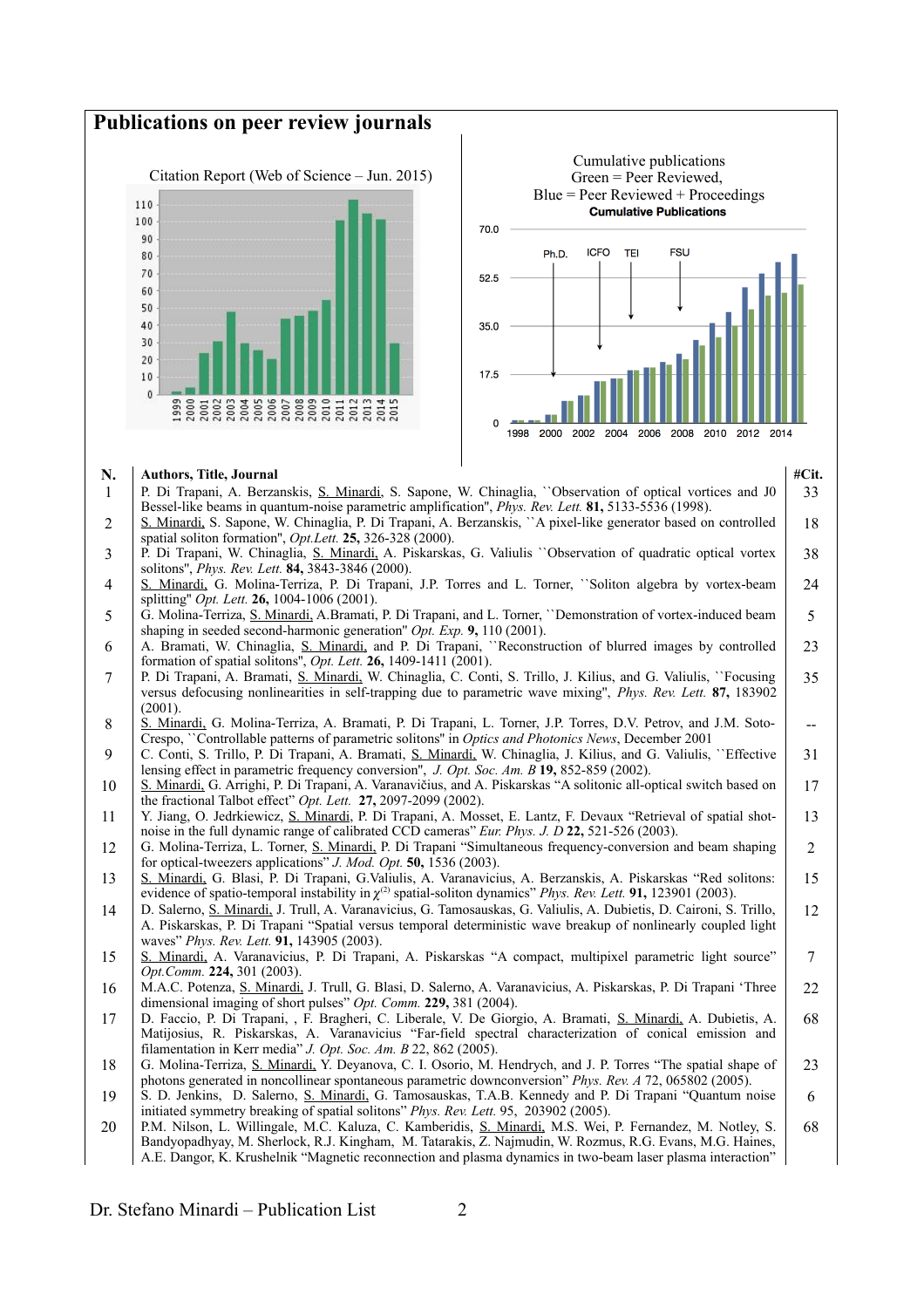*Phys. Rev. Lett.* **97**, 255001 (2006). 21 A. Gopal, S. Minardi, M. Tatarakis "Quantitative two-dimensional shadowgraphic set-up for high-sensitivity measurement of low-density laser-plasmas" *Opt.Lett.* **32,** 1238-1240 (2007). 23 22 S. Minardi, A. Gopal, M. Tatarakis, A. Couairon, G. Tamosauskas, R. Piskarskas, A. Dubietis, P. Di Trapani "Time-resolved refractive index and absorption mapping of light-plasma filaments in water" *Opt. Lett.* **33,** 86-88 (2008). 53 23 | P.M. Nilson, L. Willingale, M.C. Kaluza, C. Kamperidis, S. Minardi, M.S. Wei, P. Fernandes, M. Notley, S. Bandyopadhyay, M. Sherlock, R.J. Kingham, M. Tatarakis, Z. Najmudin, W. Rozmus, R.G. Evans, M.G. Haines, A.E. Dangor, and K. Krushelnick "Bidirectional jet formation during driven magnetic reconnection in two-beam laser-plasma interactions" *Phys. of Plasmas* **15,** 092701 (2008). 22 24 D. Pliakis, S. Minardi "Phase front retrieval by means of an iterative shadowgraphic method*" J. Opt. Soc. Am. A* **26,** 99 (2009). 6 25 S. Minardi, J. Trull, M.A.C. Potenza ``Holographic properties of parametric conversion for spatiotemporal imaging of ultrashort pulses'' *Journal of Holography and Speckles* **6,** 53 (2009). -- 26 S. Minardi, A. Chipouline, S. Krämer, T. Pertsch, R. Follert, B. Stecklum, and R. Neuhäuser ``An active fiber sensor for mirror vibration metrology in astronomical interferometers'' *Astron. Nachr.* **330,** 518 (2009). 4 27 | M. Heinrich, A. Szameit, F. Dreisow, R. Keil, S. Minardi, T. Pertsch, S. Nolte, A. Tünnermann '`Observation of three-dimensional discrete-continuous X waves in photonic lattices'' *Phys. Rev. Lett.* **103,** 113903 (2009). 21 28 S. Minardi, A. Gopal, A. Couairon, G. Tamosauskas, R. Piskarskas, A. Dubietis, P. Di Trapani ``Accurate retrieval of pulse splitting dynamics of a femtosecond filament in water by time-resolved shadowgraphy'' *Opt. Lett.* **34,** 3020 (2009). 28 29 L. Willingale, P. M. Nilson, M. C. Kaluza, A. E. Dangor, R. G. Evans, P. Fernandes, M. G. Haines, C. Kamperidis, R. J. Kingham, C. P. Ridgers, M. Sherlock, A. G. R. Thomas, M. S. Wei, Z. Najmudin, K. Krushelnik, S. Bandyopadhyay, M. Notley, S. Minardi, M. Tatarakis, W. Rozmus "Proton deflectometry of a magnetic reconnection geometry" *Phys. of Plasmas* **17**, (2010). 19 30 L. Willingale, A. G. R. Thomas, P. M. Nilson, M. C. Kaluza, S. Bandyopadhyay, A. E. Dangor, R. G. Evans, P. Fernandes, M. G. Haines, C. Kamperidis, R. J. Kingham, S. Minardi, M. Notley, C. P. Ridgers, W. Rozmus, M. Sherlock, M. Tatarakis, M. S. Wei, Z. Najmudin, and K. Krushelnick "Fast Advection of Magnetic Fields by Hot Electrons" *Phys. Rev. Lett.* **105,** 095001 (2010). 15 31 S. Minardi, T. Pertsch "Interferometric beam combination with discrete optics" *Opt. Lett.* **35,** 3009 (2010). 9 32 S. Minardi, F. Eilenberger, Y. V. Kartashov, A. Szameit, U. Röpke, J. Kobelke, K. Schuster, H. Bartlet, S. Nolte, L. Torner, F. Lederer, A. Tünnermann, T. Pertsch ''Three-dimensional light bullets in arrays of waveguides'' *Phys. Rev. Lett.* **105,** 263901 (2010). 65 33 F. Malbet, A. Leger, M. Shao, R. Goullioud, P.-O. Lagage, A.G.A. Brown, C. Cara, G. Durand, C. Eiroa, P. Feautrier, B. Jakobsson, E. Hinglais, L. Kaltenegger, L. Labadie, A.-M. Lagrange, J. Laskar, R. Liseau, J. Lunine, J. Maldonado, M. Mercier, C. Mordasini, D. Queloz, A. Quirrenbach, A. Sozzetti, W. Traub, O. Absil, Y. Alibert, F. Arenou, C. Beichman, A. Chelli, C.S. Cockell, G. Duvert, T. Forveille, P.J.V. Garcia, D. Hobbs, A. Krone-Martins, H. Lammer, N. Meunier, S. Minardi, A. Moitinho de Almeida · N. Rambaux, S. Raymond, H.J.A. Rottgering, J. Sahlmann, P. A. Schuller · D. Segransan, F. Selsis, J. Surdej, E. Villav "High precision astrometry mission for the detection and characterization of nearby habitable planetary systems with the Nearby Earth Astrometric Telescope (NEAT)" *Experimental Astronomy* **34**, 385 (2012) 8 34 F. Eilenberger, S. Minardi, A. Szameit, U. Röpke, J. Kobelke, K. Schuster, H. Bartlet, S. Nolte, L. Torner, F. Lederer, A. Tünnermann, T. Pertsch "Evolution dynamics of discrete-continuous light bullets", *Phys. Rev. A* **84**, 013836 (2011). 22 35 F. Eilenberger, S. Minardi, A. Szameit, U. Röpke, J. Kobelke, K. Schuster, H. Bartlet, S. Nolte, L. Torner, F. Lederer, A. Tünnermann, T. Pertsch "Light bullets in waveguide arrays: spacetime-coupling, spectral symmetry breaking and superluminal decay [Invited]", *Opt. Exp*. **19**, 23171 (2011). 17 36 L. Willingale, A.G.R. Thomas, P.M. Nilson, M.C. Kaluza, S. Bandyopadhyay, A. E. Dangor, R.G. Evans, P. Fernandes, M. G. Haines, C. Kamperidis, R. J. Kingham, S. Minardi, M. Notley, C.P. Ridgers, W. Rozmus, M. Sherlock, M. Tatarakis, M. S. Wei, Z. Najmudin, K. Krushelnick, "Proton probe measurement of fast advection of magnetic fields by hot electrons" *Plasma Phys. Control. Fusion* **53,** 124026 (2011). 3 37 F. Eilenberger, S. Minardi, D. Pliakis, T. Pertsch "Digital holography from shadowgraphic phase estimates" *Opt. Lett.* **37**, 509 (2012). 6 38 S. Minardi "Photonic lattices for astronomical interferometry" *Month. Not. R. Astr. Soc.* 422, 2656 (2012). 5 39 S. Minardi, F. Dreisow, M. Graefe, S. Nolte, T. Pertsch "A three-dimensional photonic component for multi-field coherence measurements" *Opt. Lett*. **37**, 3030 (2012). 5 40 A. Gopal, T. May, S. Herzer, A. Reinhard, S. Minardi, M. Schubert, U. Dillner, B. Padarutti, J. Polz, T. Gaumnitz, M. C. Kaluza, O. Jäckel, S. Riehemann, W. Ziegler, H.-P. Gemuend, H.-G. Meyer**,** G. G. Paulus "Observation of energetic terahertz pulses from relativistic solid density plasmas" *New J. Phys.* **14**, 083012 (2012). 7 41 M. Bache, F. Eilenberger, and S. Minardi "Higher-order Kerr effect and harmonic cascading in gases" *Opt. Lett.* **37**, 4612 (2012) 12 42 F. Eilenberger, M. Bache, S. Minardi, and T. Pertsch "Temporal switching induced by cascaded third order nonlinearity" *Opt. Lett.* **37**, 5109 (2012). 1 43 A. Gopal, S. Minardi, M. Burza, G. Genoud, I. Tzianaki, A. Karmakar, P. Gibbon, M. Tatarakis, A. Persson, C.-G. Wahlström "MegaGauss magnetic field generation by ultra-short pulses at relativistic intensities" *Plasma Phys. Control. Fusion* **55,** 035002 (2013). 2 44 A. Saviauk, S. Minardi, F. Dreisow, S. Nolte, T. Pertsch "3D-integrated optics component for astronomical 1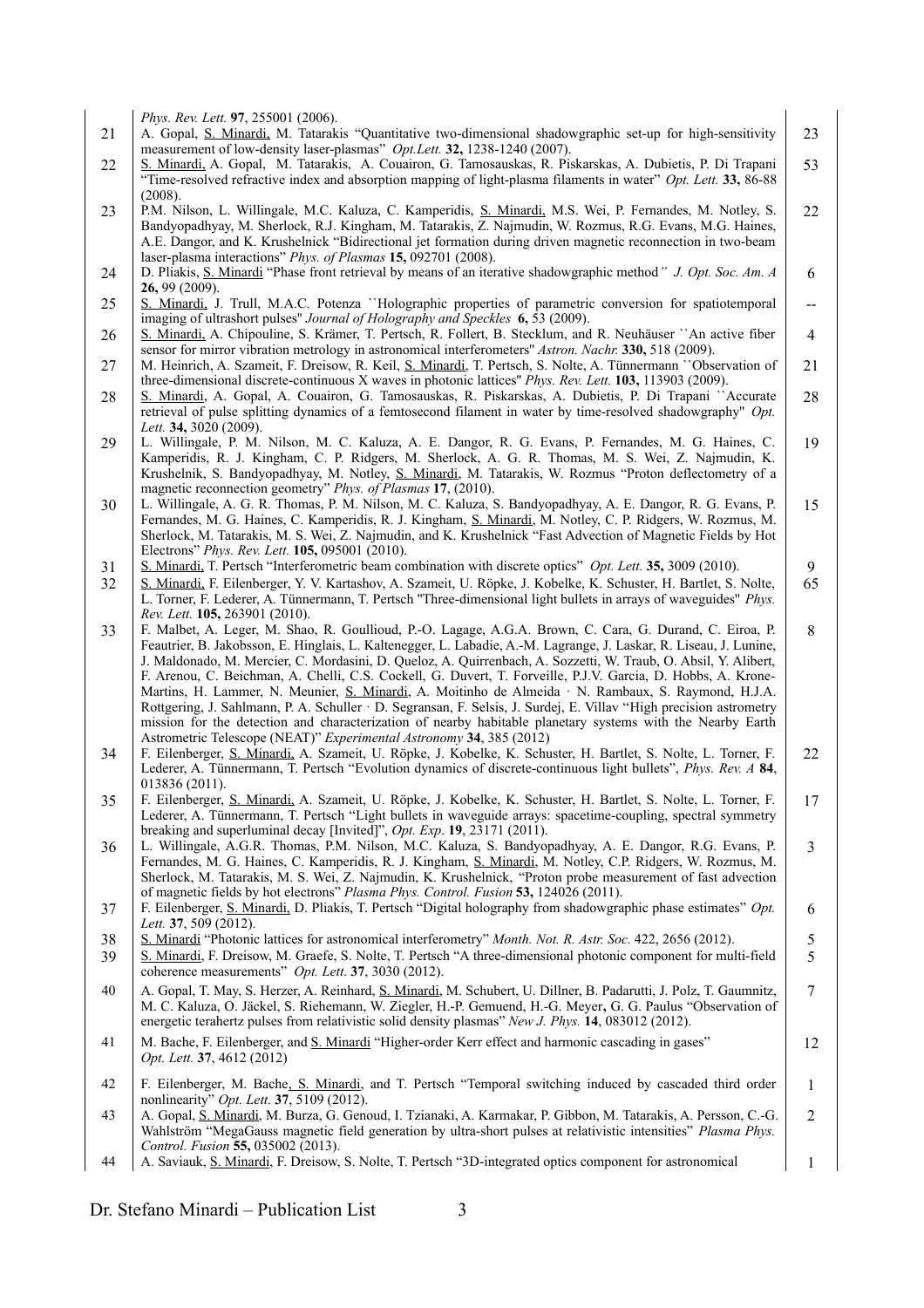spectro-interferometry" *Appl. Opt.* **52**, 4556 (2013)

- 45 R. Errmann, S. Minardi, T. Pertsch "A broad-band scalar vortex coronagraph" *Month. Not. R. Astr. Soc.* **435**, 565 (2013). 2
- 46 F. Eilenberger, A. Brown, S. Minardi, T. Pertsch "Imaging cross-correlation FROG: measuring ultrashort, complex, spatiotemporal fields" *Opt. Exp.* **21**, 25968 (2013). 4

7

 $\mathfrak{Z}$ 

0

 $\Omega$ 

--

- 47 F. Eilenberger, K. Prater, S. Minardi, R. Geiss, U. Röpke, J. Kobelke, K. Schuster, H. Bartelt, S. Nolte, A. Tünnermann, T. Pertsch "Observation of discrete, vortex light bullet" *Phys. Rev. X* **3**, 041031 (2013).
- 48 S. Minardi, C. Milián, D. Majus, A. Gopal, G. Tamosauskas, A. Couairon, T. Pertsch, A. Dubietis "Energy" deposition dynamics of femtosecond pulses in water" *Appl. Phys. Lett.* **105,** 224104 (2014).
- 49 S. Minardi, G. Cheng, C. D'Amico, R. Stoian "A low power threshold photonic saturable absorber in nonlinear chalcogenide glass" *Opt. Lett.* **40,** 257 (2015).
- 50 O. Jedrkiewicz, S. Minardi, A. Couairon, V. Jukna, M. Selva, P. Di Trapani "Plasma absorption evidence via chirped pulse spectral transmission measurements" *Appl. Phys. Lett.* **106***,* 231101 (2015).
- 51 S. Minardi "The nonlocality of coupling and the retrieval of field-correlations with arrays of waveguides" *Phys. Rev. A* **92**, 013804 (2015)  $\Omega$
- 52 R. Errmann, S. Minardi, L. Labadie, B. Muthusubramanian, F. Dreisow, S. Nolte, T. Pertsch "Interferometric nulling of four channels with integrated optics" *Appl. Opt.* **54**, 7449 (2015).  $\Omega$
- 53 N. Leonhard, R. Berlich, S. Minardi, A. Barth, S. Mauch, J. Mocci, M. Goy, M. Appelfelder, E. Beckert, C. Reinlein "Influence of point-ahead angle on real-time adaptive optics pre-compensation in Earth-to-GEO optical communication" *Opt. Exp.* **24,** 13157 (2016)

### **Books and Book Chapters**

- S. Minardi, M.A.C. Potenza, J. Trull "Intensity mapping of three-dimensional optical wave-packets: holographic properties and applications" in "Focus on Lasers and Electro-Optics Research" Ed. T. Arkin, Nova Science Publishing, 2006
- 2 S. Minardi, J. Bland-Hawthorn "Introduction to astrophotonics", Wiley, in preparation

# **Conference proceedings**

1)A. Gopal, S. Minardi, C. Petridis, M. Tatarakis "Direct Comparison of quantitative shadowgraphy with interferometry for plasma density measurements" PPPS-ICOPS 2007 – 17-22 June 2007 – Albuquerque, New Mexico (USA).

2)K. Ali, L. Carter, S. Chajtman, C.-Y. Chen, A. Gopal, Y. Lee, G. Liodakis, S. Minardi, C. Petridis, M. Tatarakis, I. Vardiambasis, M. Zyzik "Promoting Academic Cooperation and Research Collaboration in Optoelectronics and Fiber Optics Communications " World Multi-Conference on Systemics, Cybernetics and Informatics 2008, 29 June – 2 July 2008 – Orlando, Florida (USA).

3) F. Eilenberger, D. Pliakis, S. Minardi, and T. Pertsch "Digital holography from shadowgraphic phase estimates" SPIE Photonics Europe, Bruxelles, 2010.

4) S. Minardi, T. Pertsch, R. Neuhauser "Three dimensional photonic combiner for astrointerferometry" SPIE Conference on Astronomical Instrumentation 2010, San Jose, California (US) paper 7734-136.

5)I. Spaleniak, F. Giessler, R. Geiss, S. Minardi, T. Pertsch, R. Neuhäuser, M. Becker, M. Rothhardt, F. Delplancke, A. Richichi, S. Ménardi, C. Schmid "MAMMUT: Mirror vibration metrology for VLTI" SPIE Conference on Astronomical Instrumentation 2010, San Jose, California (US), paper 7734-145.

6)J.R. Allington-Smith, T. A. Birks, J. Bland-Hawthron, C. R. Cunningham, S. Dagupta, R. Haynes, P. J. V. Garcia, A. K. Kar, A. Kelz, P. Y. Kern, L. Labadie, J. S. Lawrence, E. P. Le Coaer, M.M. Roth, S. Minardi, R. M. Sharples, R. R. Thomson "Defining requirements and identifying relevant technologies in astrophotonics",SPIE Conference on Astronomical Instrumentation 2010, San Jose, California (US), paper 7739-45

7) S. Minardi, F. Eilenberger, Y. V. Kartashov, A. Szameit, U. Röpke, J. Kobelke, K. Schuster, H. Bartlet, S. Nolte, L. Torner, F. Lederer, A. Tünnermann, T. Pertsch ''Three-dimensional light bullets'' SPIE Photonics West 2012, S. Francisco, California (US), paper 8240-23

8) S. Minardi, F. Dreisow, S. Nolte, T. Pertsch "Discrete beam combiners: exploring the potential of 3D photonics for interferometry" SPIE Conference on Astronomical Instrumentation 2012, Amsterdam, Netherlands, paper 8445-40

9) S. Minardi, L. Labadie, S. Lacour "Discrete Optical Multi-Aperture Combiner: instrumental concept" SPIE Conference on Astronomical Instrumentation 2012, Amsterdam, Netherlands, paper 8445-77

10) S. Minardi, A. Saviauk, F. Dreisow, S. Nolte, T. Pertsch "Discrete beam combiners: 3D photonics for future interferometers" International Colloquium: 'Improving the performances of current optical interferometers and future design' – Observatoire Haute-Provence, 23-27 September 2013, St. Michel L'Observatoire, France

[http://interferometer.osupytheas.fr/colloques/OHP2013/articles/Minardi\\_session4.pdf](http://interferometer.osupytheas.fr/colloques/OHP2013/articles/Minardi_session4.pdf)

11) S.Minardi, A. Savuiauk, F. Dreisow, S. Nolte, T. Pertsch "3D-integrated beam combiner for optical specro-interferometry" SPIE Conference on Astronomical Instrumentation 2014, Montreal (CA), paper 9146-46.

12)R. Errmann, S. Minardi, L. Labadie, F. Dreisow, S. Nolte, T. Pertsch "Integrated optics interferometric four telescopes nuller" SPIE Conference on Astronomical Instrumentation 2014, Montreal (CA), paper 9146-77.

13)R. Errmann, S. Minardi, T. Pertsch "A broadband scalar optical vortex coronagraph" SPIE Conference on Astronomical Instrumentation 2014, Montreal (CA) paper 9151-214.

14)L. Labadie, J.-P. Berger, N. Cvetojevic, S. Lacour, G. Martin, S. Minardi, G. S. Perrin, M. M. Roth, R. R. Thomson. "Astrophotonics in the context of optical/IR interferometry" SPIE Conference on Astronomical Instrumentation 2016, Edinburgh (UK) paper 9907-42.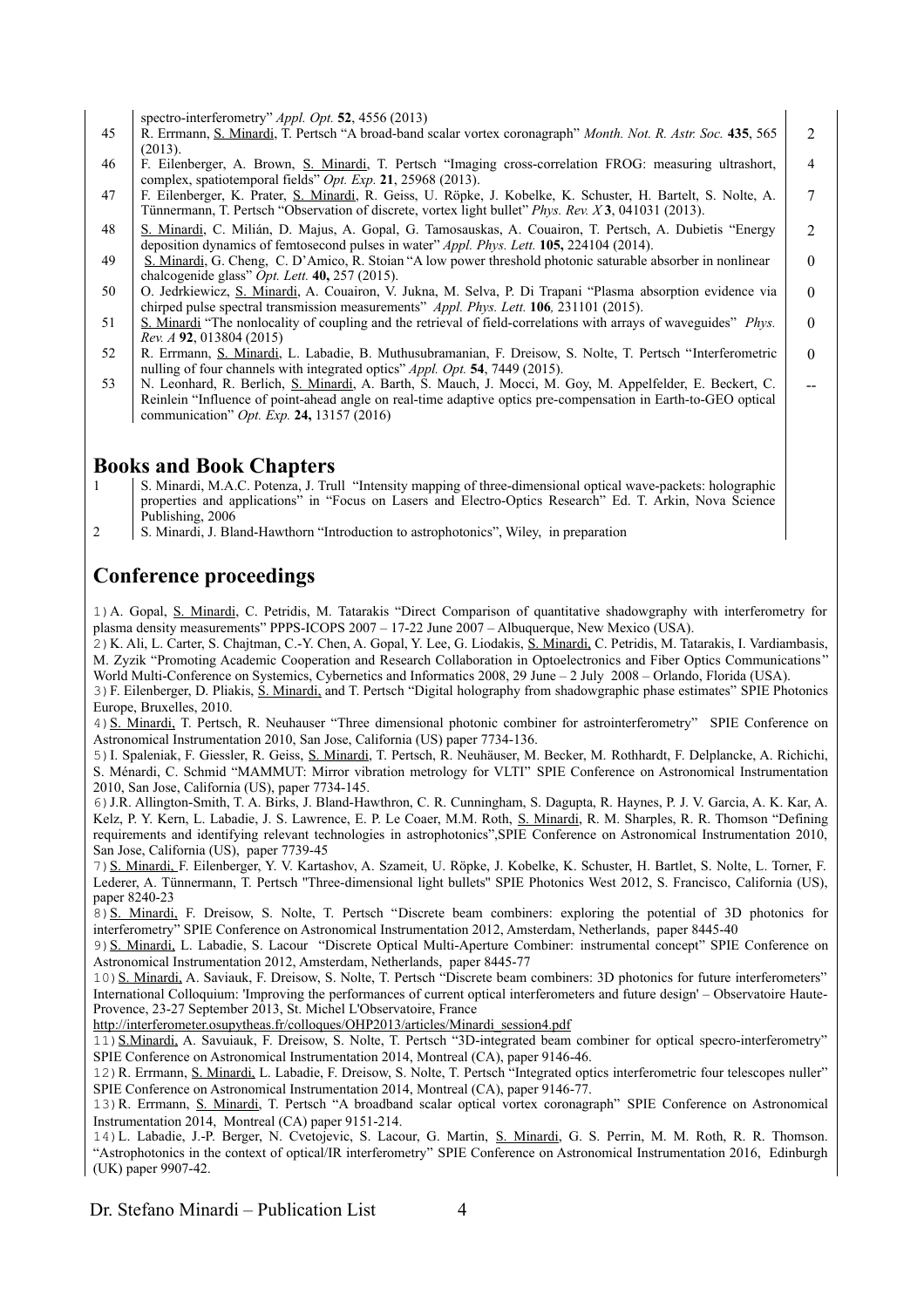15) J. Tepper, R. Diener, L. Labadie, S. Minardi, B. Muthusubramanian; J.-U. Pott; A. Arriola Martiarena, G. E. Madden; D. Choudhury, W. N. MacPherson, R. R. Thomson "Increasing the spectral coverage of interferometric integrated optics:K/L and Nband laser-written beam combiners" SPIE Conference on Astronomical Instrumentation 2016, Edinburgh (UK) paper 9907-43.

16)R. Diener, S. Minardi, J. Tepper, S. Nolte, L. Labadie "All-in-one 4-telescope beam combination with a zig-zag array of Waveguides" SPIE Conference on Astronomical Instrumentation 2016, Edinburgh (UK) paper 9907-110.

17)R. Errmann, S. Minardi "6- and 8-telescope discrete beam combiners" SPIE Conference on Astronomical Instrumentation 2016, Edinburgh (UK) paper 9907-112.

18)B. Muthusubramanian, L. Labadie, J.-U. Pott, S. Minardi, J. Tepper, R. Diener "Fringe tracking at longer wavelengths using near- and mid-IR integrated optics devices" SPIE Conference on Astronomical Instrumentation 2016, Edinburgh (UK) paper 9907-115.

19)M. J. Ireland, A. Isella, S. Minardi, S. Kraus, D. Mozurkewich, R. G. Petrov, T. A. ten Brummelaar, J. D. Monnier, J. S. Young,"Status of the Planet Formation Imager (PFI) concept" SPIE Conference on Astronomical Instrumentation 2016, Edinburgh (UK) paper 9907-55.

20) S. Minardi, S. Lacour, J.-P. Berger, L. Labadie, R. R. Thomson, M. J. Ireland. "Beam combination schemes and technologies for the Planet Formation Imager" SPIE Conference on Astronomical Instrumentation 2016, Edinburgh (UK) paper 9907-57.

#### **Invited talks**

- 1. S. Minardi "Large beam filamentation in propagation in  $\chi^{(2)}$  media" PHASE Network Workshop 2002, Venezia (I)
- 2. S. Minardi "Astrophotonics in Jena: the MAMMUT Project and Discrete Beam Combiners" FRINGE Meeting 2010, 15 Jul 2010, Jena (D).
- 3. S. Minardi "MAMMUT for ESO VLT UT's and VLTI", YETI Workshop, 14-16 Nov 2010, Jena (D).
- 4. T. Pertsch, F. Eilenberger, S. Minardi, Y. Kartashov, A. Szameit, U. Röpke, J. Kobelke, K. Schuster, L. Torner, H. Bartelt, S. Nolte, F. Lederer, A. Tünnermann "Light Bullets" CLEO Pacific Rim 2011, 28 August-1st September 2011, Sidney, Australia.
- 5. F. Eilenberger, S. Minardi, E. Pshenay-Severin, Y. Kartashov, A. Szameit, U. Roepke, J. Kobelke, K. Schuster, L. Torner, S. Nolte, F. Lederer, A. Tünnermann, T. Pertsch "Observation of nonlinear Light Bullets in waveguide arrays" CLEO/IQEC 2011, 1-6 May 2011, Baltimore (US).
- 6. S. Minardi, F. Eilenberger, Y. V. Kartashov, A. Szameit, U. Röpke, J. Kobelke, K. Schuster, H. Bartlet, S. Nolte, L. Torner, F. Lederer, A. Tünnermann, T. Pertsch ''Three-dimensional light bullets'' SPIE Photonics West 2012, S. Francisco, California (US), paper 8240-23
- 7. S. Minardi "3D photonics for astronomy: a tutorial" LFIB 2014, 23-24 June 2014, Nice, France
- 8. S. Minardi, F. Eilenberger, K. Prater, T. Pertsch "Three-dimensional spatiotemporal solitary waves in multicore fibers" Workshop "Rogue waves, dissipative solitons, plasmonics, supercontinuum and special fibres", ICFO-The Institute of Photonics Science, July 25th-26th, 2014, Castelldefels (S).
- 9. S. Minardi "Advanced photonics for nulling techniques" Workshop "Photonics for planets", Convitto della Calza, November 6-7, 2014, Firenze (I).
- 10. L. Labadie, J.-P. Berger, N. Cvetojevic, S. Lacour, G. Martin, S. Minardi, G. S. Perrin, M. M. Roth, R. R. Thomson. "Astrophotonics in the context of optical/IR interferometry" SPIE Conference on Astronomical Instrumentation 2016, Edinburgh (UK) paper 9907-42.
- 11. M. J. Ireland, A. Isella, S. Minardi, S. Kraus, D. Mozurkewich, R. G. Petrov, T. A. ten Brummelaar, J. D. Monnier, J. S. Young, "Status of the Planet Formation Imager (PFI) concept" SPIE Conference on Astronomical Instrumentation 2016, Edinburgh (UK) paper 9907-55.

# **Oral presentations at conferences**

- 1. P. Di Trapani, W. Chinaglia, S. Minardi, S. Sapone, A. Berzanskis, A. Dubietis, R. Danielius, A. Piskarskas ``Soliton and structures in cavity-less  $X^{(2)}$  systems". Conferenza Nazionale dell'INFM, June 1998, Rimini (I)
- 2. P. Di Trapani, W. Chinaglia, S. Minardi, G. Valiulis, A. Berzanskis ``Spatial patterns and solitons in parametric superfluorescence'', CLEO 1998, 14-18 September 1998, Glasgow (UK)
- 3. W. Chinaglia, S. Minardi, S. Sapone, G. Coppo, P. Di Trapani, A. Berzanskis, G. Valiulis, K. Staliunas ``Transverse structures in cavity-less parametric amplifiers'', OSA Nonlinear Guided Waves Conference, 1-3 September 1999, Dijon (F)
- 4. P. Di Trapani, W. Chinaglia, S. Minardi, G. Valiulis ``Observation of quadratic vortex solitons'', post-deadline talk, OSA Nonlinear Guided Waves Conference, 1-3 September 1999, Dijon (F)
- 5. P. Di Trapani, A. Bramati, S. Minardi, W. Chinaglia, J. Kilius, G. Coppo, P. Foggi, F. Neuwhal, ``Space-time solitons and structures for signal processing and coherent light-source development'', INFMmeeting 2000,12-16 June 2000,Genova (I)
- 6. A. Bramati, W. Chinaglia, S. Minardi, and P. Di Trapani, ``Reconstruction of blurred images via controlled spatial-soliton formation'', CLEO 2000, 10-15 September 2000, Nice (F)
- 7. P. Di Trapani, A. Bramati, W. Chinaglia, S. Minardi, S. Trillo, J. Kilius, and G. Valiulis, ``Threshold asymmetry for soliton formation in up and down conversion due to self-focusing and self-defocusing  $\chi^{(2)}$  interaction", post-deadline talk, CLEO 2000, 10-15 September 2000, Nice (F)
- 8. P. Di Trapani, A. Bramati, S. Minardi, W. Chinaglia, S. Trillo, C. Conti, J. Kilius, and G. Valiulis, ``Asymmertical formation of parametric solitons'', OSA Nonlinear Guided Waves Conference, 25-28 March 2001, Clearwater (USA)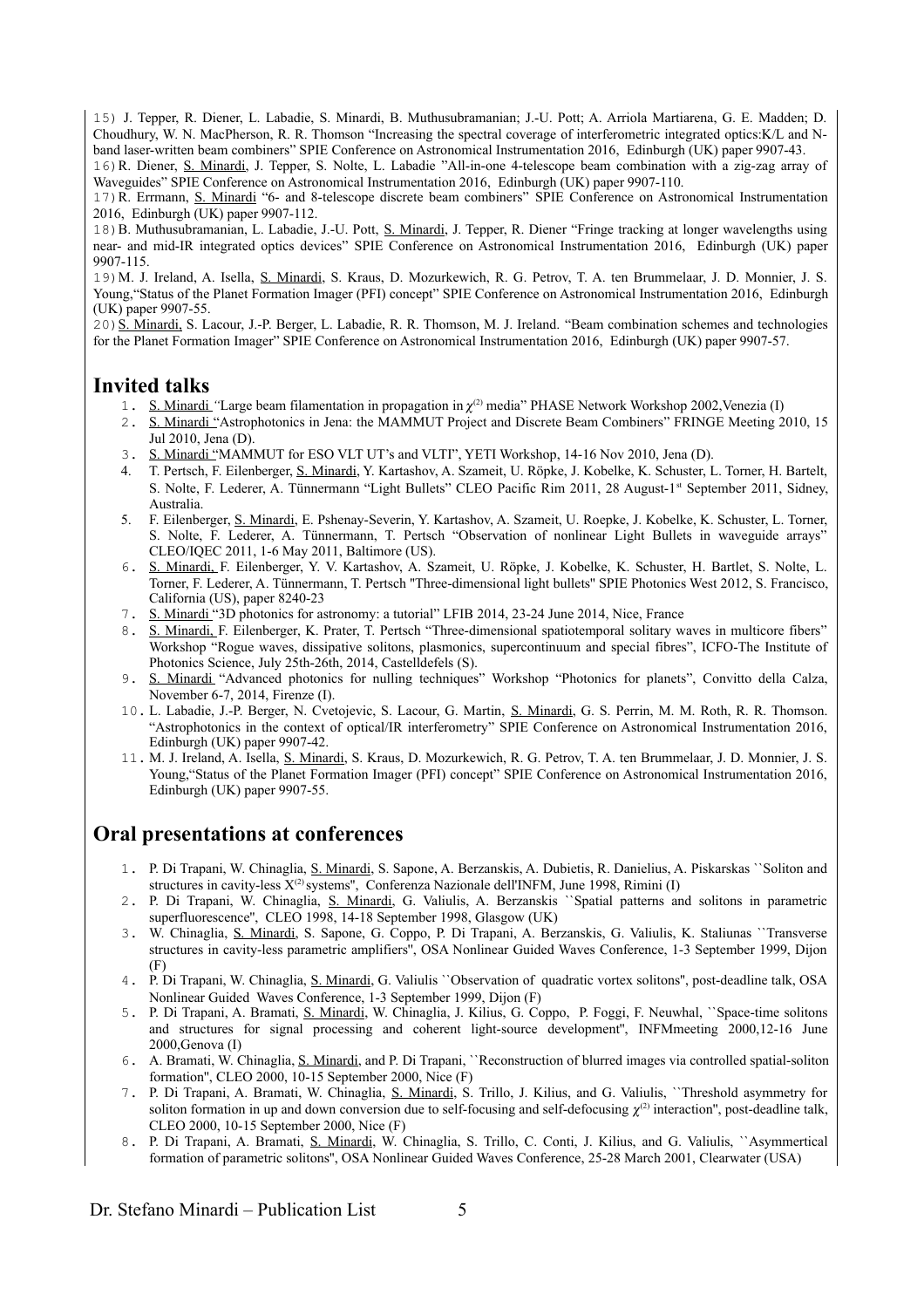- 9. G. Molina-Terriza, S. Minardi, P. Di Trapani, and L. Torner, ``Controlled vortex-beam break-up in parametric wave mixing'', OSA Nonlinear Guided Waves Conference, 25-28 March 2001, Clearwater (USA)
- 10. G. Valiulis, J. Kilius, O. Jedrkiewicz, A. Bramati, S. Minardi, C. Conti, S. Trillo, A. Piskarskas, P. Di Trapani, ``Spacetime nonlinear compression and three-dimensional complex trapping in normal dispersion'', CLEO 2001, 6-11 May 2001, Baltimore (USA)
- 11. G. Valiulis, J. Kilius, O. Jedrkiewicz, A. Bramati, S. Minardi, C. Conti, S. Trillo, A. Piskarskas, P. Di Trapani, ``Spacetime phenomena in parametric processes'' PHASE Network Workshop, June 2001, Gif-Sur Yvette (F)
- 12. P. Di Trapani, G. Valiulis, J. Kilius, O. Jedrkiewicz, A. Bramati, S. Minardi, A. Piskarskas ``Observation of quadratic optical bullets'', INFMmeeting 2001, 18-22 June 2001, Rome (I)
- 13. J. Kilius, O. Jedrkiewicz, G. Valiulis, A. Bramati, S. Minardi, P. Di Trapani, A.Piskarskas, ``Space-Time phenomena and optical bullets in optical non-linear propagation'', INFMmeeting 2001, 18-22 June 2001, Rome (I)
- 14. G. Molina-Terriza, S. Minardi, P. Di Trapani, Lluis Torner ``Soliton algebra by vortex-beam splitting'', CLEO/Europe-EQEC-Focus Meetings 2001, 18-22 June 2001, München (D)
- 15. S. Tillo, P. Di Trapani, S. Minardi, C. Conti, and G. Valiulis, "Nonlinear X-waves: light bullets in normally dispersive media?", CLEO/QELS 2002, 19-24 May 2002, Long Beach, California (USA)
- 16. S. Minardi, G. Arrighi, P. Di Trapani, A. Varanavičius, and A. Piskarskas "A solitonic all-optical switch based on the fractional Talbot effect" accepted for OSA Nonlinear Guided Waves Conference 2002, 1-4 September 2002, Stresa (I)
- 17. S. Minardi, G. Blasi, P. Di Trapani, A. Varanavičius, G. Valiulis, and A. Piskarskas "3D mapping of self-focussed light pulses" accepted for OSA Nonlinear Guided Waves Conference 2002, 1-4 September 2002, Stresa (I)
- 18. S. Minardi, G. Arrighi, P. Di Trapani, A. Varanavicius, A. Piskarskas, D. Petrov "The Talbot effect and the excitation of soliton arrays" CLEO/EQEC 2003, 22-26 June 2003, München (D)
- 19. S. Minardi, G. Blasi, P. Di Trapani, G. Valiulis, A. Berzanskis, A. Varanavicius, A. Piskarskas "Parametric red solitons" CLEO/EQEC 2003, 22-26 June 2003, München (D)
- 20. P. Di Trapani, G. Arrighi, Yu Jin, G. Valiulis, and S. Minardi, "Temporal modulational instability of spatial solitons in second-harmonic generation" Nonlinear Guided Waves Conference 2004, 28-31 March 2004, Toronto (CA)
- 21. M.A.C. Potenza, S. Minardi, J. Trull, P. Di Trapani, A. Matjiosius, A. Varanavicius, A. Piskarskas "Three-dimensional holographic reconstruction of nonlinear wavepackets using a temporal gate" CLEO/IQEC 2004, 16-21 May 2004, S. Francisco (USA)
- 22. P. Di Trapani, G. Arrighi, J. Yu, G. Valiulis, S. Minardi, S.D. Jenkins, T.A.B. Kennedy "Temporal instability of spatial solitons driven by quantum noise" CLEO/IQEC 2004, 16-21 May 2004, S. Francisco (USA)
- 23. D. Salerno, P. Di Trapani, S. Minardi, S. Jenkins, T.A.B. Kennedy, G. Valiulis, and G. Tamosauskas "From spatiotemporal to temporal modulational instability" CLEO Europe/EQEC 2005, 12-17 June 2005, München (D)
- 24. M. Ghotbi, S. Minardi, L. Torner, M. Ebrahim-Zadeh, I.V. Kityk, A. Majchrowski, and E. Michalski, "Efficient generation of highenergy picosecond pulses at 355 nm in BiB3O6" CLEO Europe/EQEC 2005, 12-17 June 2005, München (D)
- 25. S. Minardi, A. Gopal, M. Tatarakis "Direct Comparison of quantitative shadowgraphy with interferometry for plasma density measurements" PPPS-ICOPS 2007 – 17-22 June 2007 – Albuquerque, New Mexico (USA)
- 26. T. Pertsch, F. Eilenberger, S. Minardi, et al. ''Spatio-temporal light propagation in complex two-dimensional waveguide lattices'' IEEE/LEOS Winter Topicals Meeting, 12-14 Jan 2009, Innsbruck, Austria
- 27. S. Minardi, A. Gopal, A. Couairon, G. Tamosauskas, R. Piskarskas, A. Dubietis, P. Di Trapani ''Physical Characterization of Light-Plasma Filaments in Water Using Time Resolved Shadowgraphy'' CLEO Europe/EQEC 2009, 14-19 June 2009, München (D).
- 28. F. Eilenberger, S. Minardi, T. Pertsch, S. Nolte, F. Lederer, A. TünnermanY. U. Röpke, J. Kobelke, K. Schuster, H. Bartelt, Y. Khartashov, L. Torner "Observation of Discrete-Continuous Optical Bullets" CLEO Europe/EQEC 2009, 14- 19 June 2009, München (D).
- 29. D. Pliakis, S. Minardi, ''Iterative improvement of shadowgraphic phase maps'' CLEO Europe/EQEC 2009, 14-19 June 2009, München (D).
- 30. F. Eilenberger, D. Pliakis, S. Minardi, T. Pertsch "Digital holography from shadowgraphic phase estimates" SPIE Europe 2010, Bruxelles, (B).
- 31. J.R. Allington-Smith, T. A. Birks, J. Bland-Hawthron, C. R. Cunningham, S. Dagupta, R. Haynes, P. J. V. Garcia, A. K. Kar, A. Kelz, P. Y. Kern, L. Labadie, J. S. Lawrence, E. P. Le Coaer, M.M. Roth, S. Minardi, R. M. Sharples, R. R. Thomson "Defining requirements and identifying relevant technologies in astrophotonics" SPIE Conference on Astronomical Instrumentation 2010, San Jose, California (US).
- 32. S. Minardi, F. Eilenberger, Y. Kartashov, A. Szameit, U. Röpke, J. Kobelke, K. Schuster, H. Bartelt, L. Torner, S. Nolte, A. Tünnermann, F. Lederer, T. Pertsch, "Dynamics of Light Bullets in Two-Dimensional Arrays of Waveguides" CLEO Europe/EQEC 2011, 21-26 May 2011, München (D).
- 33. S. Minardi, N. Chakrova, F. Dreisow, S. Nolte, T. Pertsch, "Three-dimensional photonic beam combiner for astronomical interferometery" CLEO Europe/EQEC 2011, 21-26 May 2011, München (D).
- 34. F. Eilenberger, M. Bache, S. Minardi, T. Pertsch "Nonlocal quintic nonlinearity by cascaded THG in dispersive media" CLEO Europe/EQEC 2011, 21-26 May 2011, München (D).
- 35. F. Eilenberger, S. Minardi, F. Setzpfandt, T. Pertsch, "Superluminally Decaying Light Bullets in Periodic Media", NLO Conference 2011, July 17-22 2011, Marriott Kauai Beach Resort, Kauai, Hawaii, (USA).
- 36. F. Setzpfandt, A. A. Sukhorukov, D. N. Neshev, R. Schiek, A. S. Solntsev, F. Eilenberger, S. Minardi, R. Ricken, Y. Min, W. Sohler, Y. S. Kivshar, T. Pertsch "Nonlinear evolution of laser pulses in lithium niobate waveguide arrays" NLO Conference 2011, July 17-22 2011, Marriott Kauai Beach Resort, Kauai, Hawaii, (USA).
- 37. S. Minardi, N. Chakrova, F. Dreisow, S. Nolte, T. Pertsch, L. Labadie "Discrete beam combiners: exploring the potential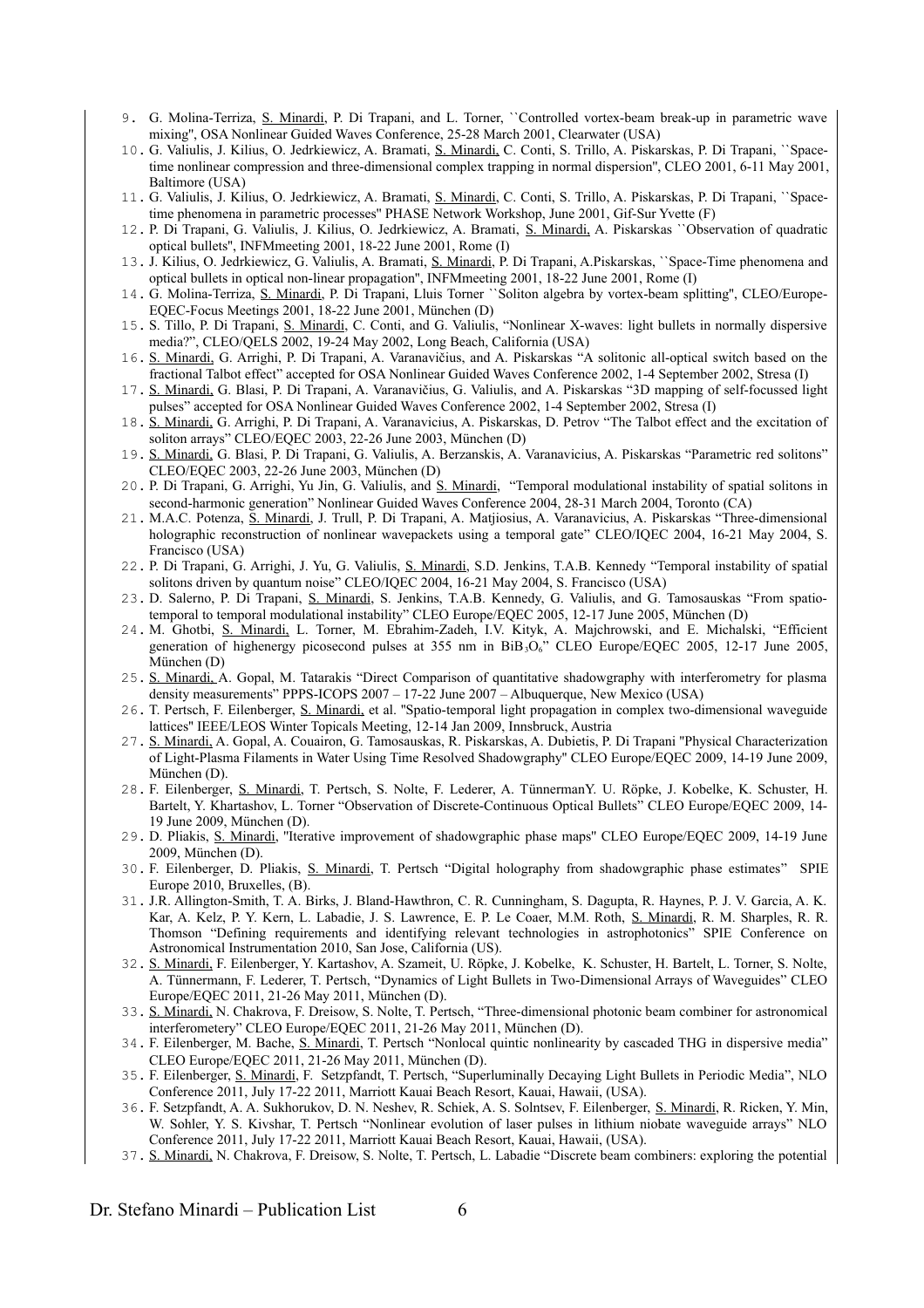of 3D photonics for interferometry" Ten years of VLTI: from first fringes to core science, 24-27 Oct 2011, ESO, Garching, Germany.

- 38. S. Minardi, F. Dreisow, S. Nolte, T. Pertsch "Discrete beam combiners: exploring the potential of 3D photonics for interferometry" SPIE Conference on Astronomical Instrumentation 2012, Amsterdam, Netherlands.
- 39. A. Saviauk, S. Minardi, F. Dreisow, S. Nolte, T. Pertsch "3D-Integrated Optical Component for Spectro-Interferometry" CLEO/Europe-EQEC Conference 2013, 12-16 May 2013, Muenchen, Germany.
- 40. K. Prater, F. Eilenberger, S. Minardi, U. Röpke, J. Kobelke, K. Schuster, H. Bartelt, S. Nolte, A. Tünnermann, T. Pertsch ''Vortex Light Bullets in Fibre Arrays - Properties, Decay and Experimental Schemes'' CLEO/Europe-EQEC Conference 2013, 12-16 May 2013, Muenchen, Germany.
- 41. S. Minardi, A. Saviauk, F. Dreisow, S. Nolte, T. Pertsch "Discrete beam combiners: 3D photonics for future interferometers" International Colloquium: 'Improving the performances of current optical interferometers and future design' – Observatoire Haute-Provence, 23-27 September 2013, St. Michel L'Observatoire, France
- 42. S. Minardi, A. Savuiauk, F. Dreisow, S. Nolte, T. Pertsch "3D-integrated beam combiner for optical spectrointerferometry" SPIE Conference on Astronomical Instrumentation 2014, 22-27 June 2014, Montreal (CA).
- 43. O. Jedrkiewicz, S. Minardi, A. Couairon, V. Jukna, M. Selva, P. Di Trapani "Plasma Absorption Evidence via Chirped Pulse Spectral Transmission Measurements of a Bessel Beam Propagating in Glass" CLEO/Europe-EQEC Conference 2015, 21-25 June 2015, Muenchen (Germany).
- 44. S. Minardi, C. Milian, D. Majus, A. Gopal, G. Tamosauskas, A. Couairon, T. Pertsch, A. Dubietis "Imaging Energy Deposition of Femtosecond Pulses in Raman-Active Materials" CLEO/Europe-EQEC Conference 2015, 21-25 June 2015, Muenchen (Germany).
- 45. S. Minardi, S. Lacour, J.-P. Berger, L. Labadie, R. R. Thomson, M. J. Ireland. "Beam combination schemes and technologies for the Planet Formation Imager" SPIE Conference on Astronomical Instrumentation 2016, Edinburgh (UK) paper 9907-57.

## **Posters**

- 1) A. Bramati, W. Chinaglia, S. Minardi, P. Di Trapani ``Reconstruction of blurred images via controlled spatial-solitons formation'', INFM meeting 2000, 12-16 June 2000, Genova (I)
- 2) S. Minardi, A. Bramati, P. Di Trapani, G. Molina-Terriza, L. Torner ``Beam shaping and soliton algebra by vortex-beam parametric interaction'', INFM meeting 2001, 18-22 June 2001, Rome (I)
- 3) S. Minardi, G. Blasi, P. Di Trapani, A. Varanavicius, A. Piskarskas ``Time profile of parametric spatial solitons excited by picosecond light pulses'' INFM meeting 2002, 24-28 June 2002, Bari (I)
- 4) G. Arrighi, S. Minardi, P. Di Trapani, A. Varanavicius, A. Piskarskas ``Micorlens-based non-linear optical devices'' INFM meeting 2002, 24-28 June 2002, Bari (I)
- 5) Y. Jiang, O. Jedrkiewicz, J. Trull, S. Minardi, and P. Di Trapani ''CCD camera testing and spatially resolved shot-noise measurements in multi-photon and ultra-short pulse regime, for spatial entanglement investigation in parametric downconversion and amplification" INFM meeting  $2002$ ,  $24-28$  June  $2002$ , Bari (I)
- 6) J. Trull, S. Minardi, P. Di Trapani, O. Jedrkiewicz, M. Potenza, A. Matijosius, G. Valiulis, A. Varanavicius, R. Danielius, A. Piskarskas, E. Kucinskas "Three-dimensional reconstruction of nonlinear wavepackets using a temporal gate" "International workshop on recent trends in nonlinear optics and ultrashort pulse generation", Pavia, 15-16 June 2003
- 7) J. Trull, S. Minardi, P. Di Trapani, O. Jedrkiewicz, M. Potenza, A. Matijosius, G. Valiulis, A. Varanavicius, R. Danielius, A. Piskarskas, E. Kucinskas "Three-diemnsional reconstruction of nonlinear wavepackets using a temporal gate" CLEO/EQEC 2003, 22-26 June 2003, München (D)
- 8) D. Salerno, S. Minardi, J. Trull, P. Di Trapani, G. Valiulis, A. Varanavicius, G. Tamosauskas, A. Piskarskas "Impact of wave-envelope dynamics on beams and pulse break-up in chi(2) media" CLEO/EQEC 2003, 22-26 June 2003, München (D)
- 9) S. Minardi, P. Di Trapani, J. Trull, M. Potenza, A. Varanavicius, A. Piskarskas "Three-dimensional holography of nonlinear wavepackets" Optical diagnostics and monitoring: from advanced components to novel devices" Bacoli, Napoli (I)
- 10) S. Minardi, J. Trull, M.A.C. Potenza, X. Zhyong, L. Crasovan, "Enhancement of temporal resolution of spatiotemporal intensity maps of ultrashort optical pulses" XX Trobades Cientifiques de la Mediterranea, 26-28 September 2004, Maó (E)
- 11)G. Molina-Terriza, S. Minardi, Y. Deyanova, C.I. Osorio, M. Hendrych, J.P. Torres "The spatial shape of photons in spontaneous parametric down-conversion" CLEO Europe/EQEC 2005, 12-17 June 2005, München (D)
- 12) S. Minardi, A. Gopal, C. Petridis, M. Tatarakis "Quantiative bidimensional shadowgraphy for low density plasma characterization" ICOPS2006, 4-8 June 2006, Traverse City, Michigan, USA
- 13)F. Eilenberger, S. Minardi, T. Pertsch "Spatiotemporal discrete bullets" Workshop Discrete optics and Beyond, 19-21 May 2008, Bad Honneff, Germany
- 14) S. Minardi, S. Krämer, A. Chipouline, T. Pertsch, R. Follert, B. Stecklum, R. Neuhäuser "Stabilization of an optical fiber interferometer by means of an integrated electro-optical modulator - Applications to astronomy" Summer School on Astrometry and Imaging with the Very Large Telescope Interferometer" 2-13 June 2008, Keszthely, Hungary
- 15) S.M. Hassan, E.L. Clark, A. Gopal, S. Minardi, C. Petridis, J. Chatzakis, G. Androulakis, M. Tatarakis, E.O. Baronova, V.V. Vikhrev, P. Lee "Compact Low Current X-Pinch Based EUV Source for Lithography'' ICOPS 2008 – June 15 - 19, 2008 Congress Center Karlsruhe, Germany
- 16) S. Minardi, A. Gopal, A. Couairon, G. Tamosauskas, R. Piskarskas, A. Dubietis, M. Tatarakis, P. Di Trapani "Timeresolved Measurements of Complex Refractive Index Changes Induced by Intense Femtosecond-pulses Propagating in Water" Second International Symposium on Filamentation, Paris 22-25 September 2008.